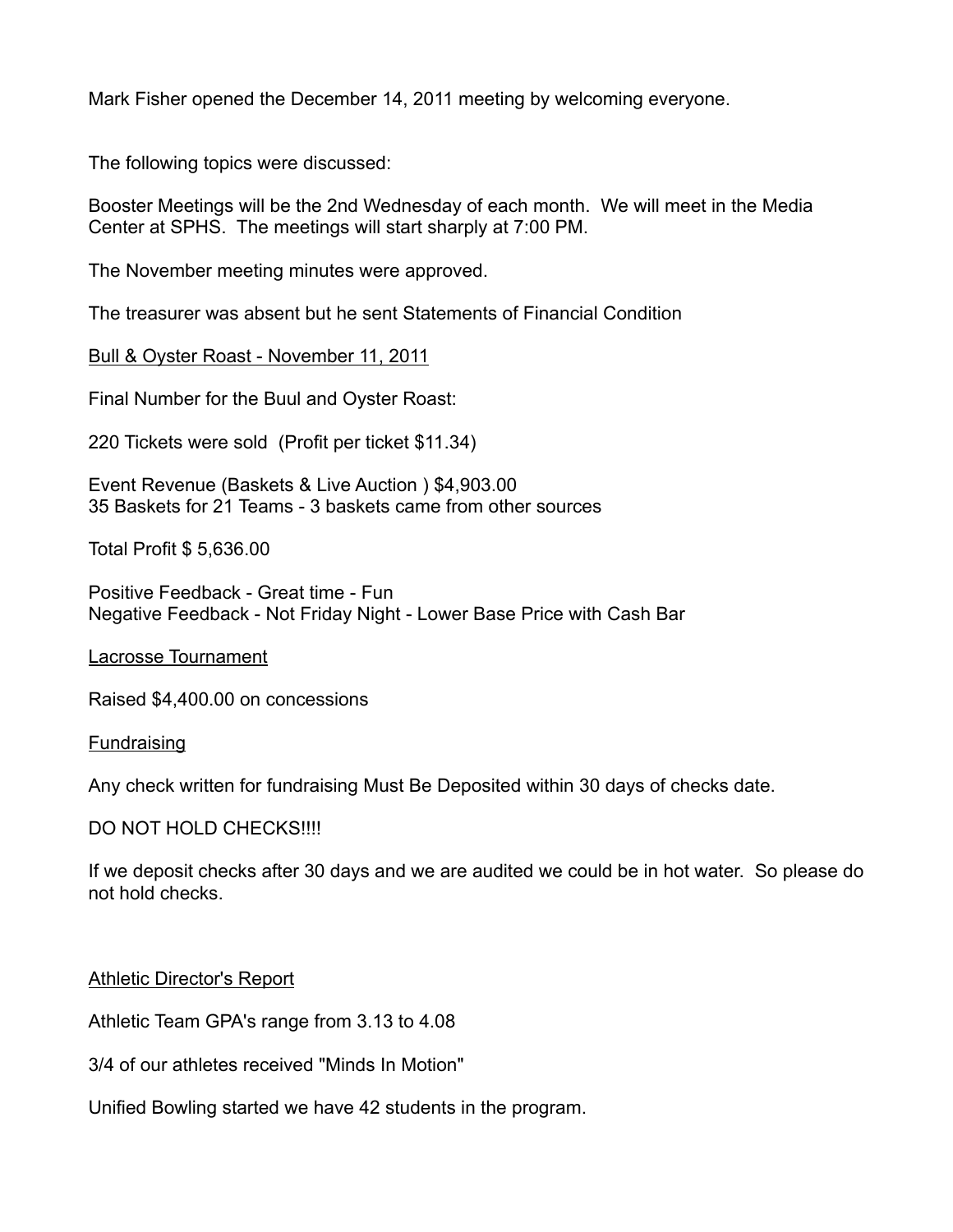There will be no District 5 Championships (AA co vs. Howard Co.) after this year.

Basketball changes for next year - there will be a North and a South Division and the County games will be on Friday Nights.

Homecoming next year will be October 12, 2012

# Recriuting Guidelines

Parents please check out the recruiting guidelines on the website. We need good communication between parents, school administration, coaches and recruiters. We cannot have recruiters just showing up at school without consent or appointments. There is a parents permission slip that can be downloaded from the website.

#### Concessions

When you volunteer to work the concession stand you need to cover the whole shift. Also if kids work in the concession stand they cannot handle money.

Stand Mangers are needed to be put in the rotation. It would be a once a month - year long obligation. If you are interested please e.mail tlerario@woodschurch.org or kglerario@yahoo.com The Lerario's have everything stocked and organized but they need help covering all the games. There is stand manager to oversee the concession stand anytime it is open.

The winter sports concession stand schedule has come out please make sure that your team covers their shifts.

## Team Game Schedules

You can access your team's game schedule at www.severnaparkhigh.digitalsports.com or going to the www.aacps.org website clicking on SPHS then Athletics.

## Discount Game Tickets

Discount passes for regular season games at SPHS are on sale at the ticket booth for \$30.00 for 10 games. You get a card for 10 entrance fees and each time you use it they punch your card.

#### New Business

The Boys Varsity Lacrosse coach proposed updating the film watching technology in the field house. His proposal included (2) 55" TV and (2) projectors/DVD players - (1) for each side of the field house and the wiring and installation to complete the project. This technology would be available for any and all teams to use. All of this equipment will be able to be moved if necessary and the company (Visual Sound) will move and reinstall everything.